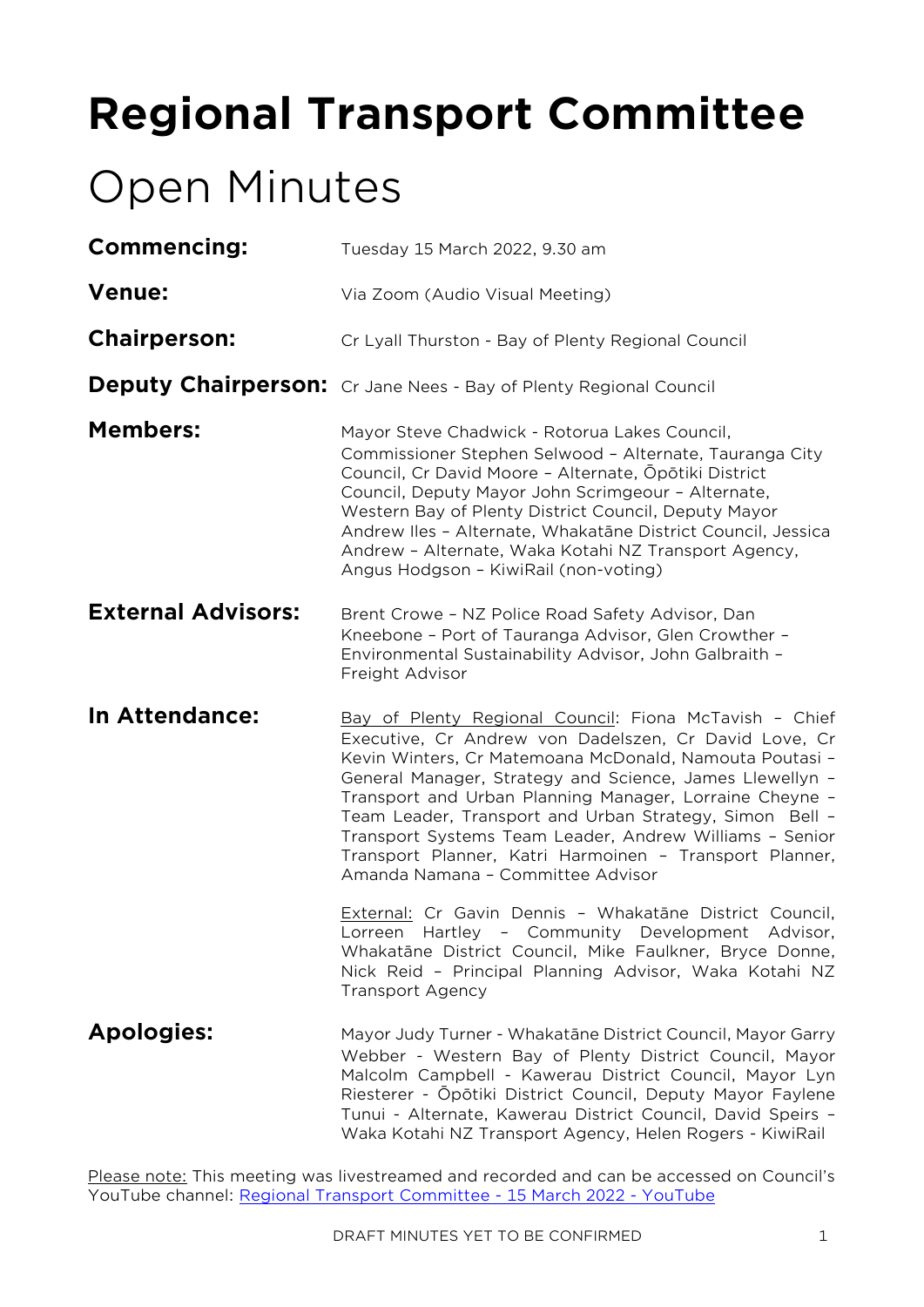## **1. Apologies**

### **Resolved**

**That the Regional Transport Committee:**

**1 Accepts the apologies from Mayor Judy Turner, Mayor Garry Webber, Mayor Malcolm Campbell, Mayor Lyn Riesterer, Deputy Mayor Faylene Tunui, David Speirs and Helen Rogers tendered at the meeting.**

> **Thurston/Chadwick CARRIED**

## **2. Public Forum**

## **2.1 Mike Faulkner (resident of Redwood Lane and owner of industrial property within the Tauriko Business Estate) and Bryce Donne (director of Element IMF - primary developer of Tauriko Business Estate)**

*Presentation: Tauriko Business Estate bypass options: Objective ID A4057117 Presentation: Tauriko Business Estate Stage 3A and 4: Objective ID A4057119* 

#### **Key Points of Presentation:**

- Had been involved in facilitating a Tauriko bypass since 2004 and although a State Highway 29 upgrade was near selection, considered there was still an opportunity to secure a route similar to the original bypass
- Displayed the proposed bypass route and future link road on a map
- Outlined benefits including multi-modal outcomes and addressing current congestion issues
- This option also included Ōmanawa traffic, which was not addressed in the current option and was an important future consideration. The route passed through rural areas, and did not agree that this was a more expensive option than the proposed route
- The trade route to the Port of Tauranga was a key consideration which needed to be protected and remain resilient.

#### **Key Points - Members:**

- Tauranga City Council supported the State Highway 29 upgrade being completed within ten years and expressed concern over the time it may take to reconsider a new proposal
- A detailed business case for the long term solution would be presented to the Waka Kotahi Board in August 2022 and there was landowner consultation underway in March, with public engagement in May on the details of the proposal. This option had been under consideration previously and was found to be more expensive and not perform better than the preferred option
- Waka Kotahi provided a link to further information on assessments and work undertaken on the southern bypass: [Tauriko Network Plan | Waka](https://www.nzta.govt.nz/projects/tauriko-network-plan/publications)  [Kotahi NZ Transport Agency \(nzta.govt.nz\)](https://www.nzta.govt.nz/projects/tauriko-network-plan/publications)

#### **In Response to Questions:**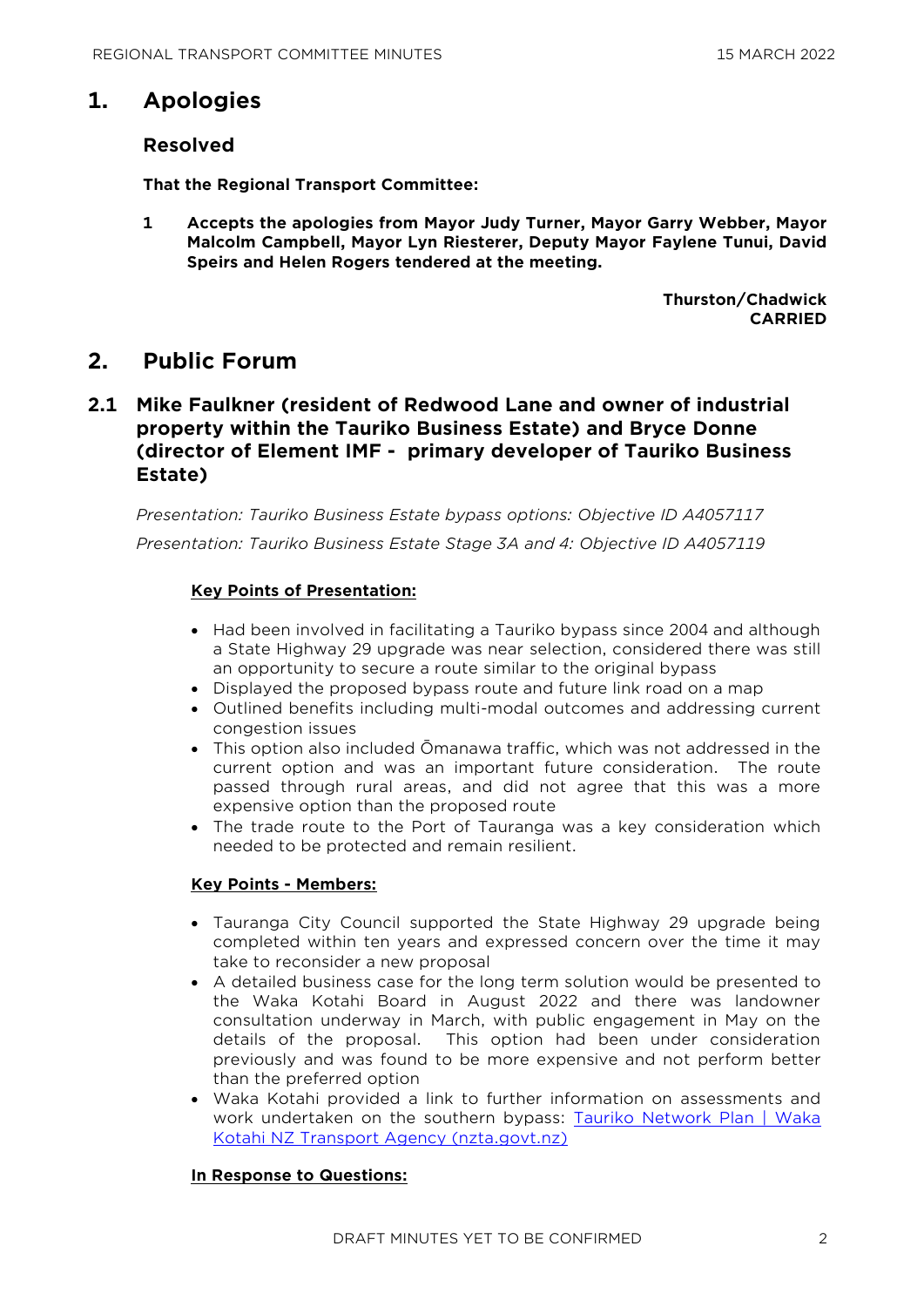- A business case for the interim upgrades, separate to the long term upgrades, had recently been completed and would be considered by the Waka Kotahi Board in April 2022
- An arterial route for public transport access was focused on The Crossing shopping centre and residential growth areas.

#### **Items for Staff Follow Up:**

• Waka Kotahi to clarify for members the price difference of approximately 40% of the three options that went out for public consultation and if each of those were less expensive than this proposal.

# **3. Declaration of Conflicts of Interest**

None declared

## **4. Minutes**

## **Minutes to be Confirmed**

## **4.1 Regional Transport Committee Minutes - 5 November 2021**

#### **Matters Arising**

In relation to Minute Item 7.2 and Resolution 2 that a working party be established to provide best practice process for the Regional Land Transport Plan (RLTP) review, Members raised the following:

• Expressed concern that the judicial review of the process used for the National Land Transport Plan (NLTP) development provided some uncertainty and risk for the RLTP – Waka Kotahi responded that as there was significant work ahead and litigation would be slow, the best course of action at present was to continue as per standard practice.

## **Resolved**

#### **That the Regional Transport Committee:**

**1 Confirms the Regional Transport Committee Minutes - 5 November 2021 as a true and correct record.**

> **Nees/Chadwick CARRIED**

## **5. Reports**

## **5.1 Chairperson's Report**

*Presentation: Eastern Bay of Plenty Road Safety Operational Group: Objective ID A4057120* 

Chair Cr Thurston, General Manager Strategy and Science Namouta Poutasi and Transport and Urban Planning Manager James Llewellyn presented this item.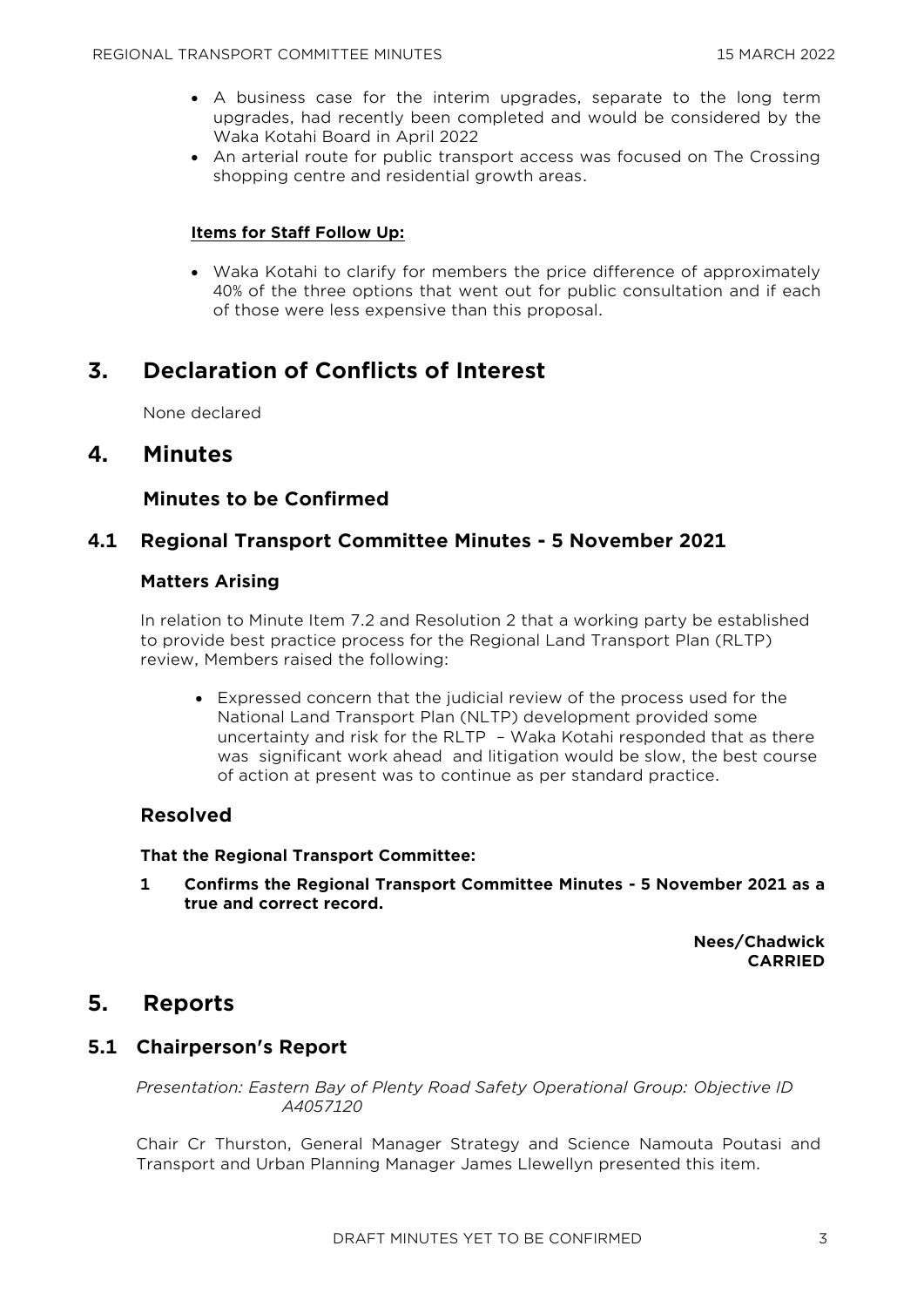#### **Key Points - Members:**

• Noted that running low patronage or empty buses actually increased emissions and highlighted a critical need to increase patronage, routes and volumes of people using buses to make a significant impact on carbon reduction.

#### **In Response to Questions:**

- Travel demand management and behaviour change work was primarily focused on personal travel e.g. education, work and social reasons. Staff were interested to understand potential opportunities to increase the scope to cover freight/ freight generating movements
- The review of the Road User Charges (RUC) system was a broad piece of work that would not include dynamic variable road user pricing, although these factors were considered within other pieces of work
- There was a strong desire to accelerate the provision of the Tauranga City Centre public transport facility as it was central to the CBD development, this still had to follow due process for the business case and evaluation.

#### **Eastern Bay of Plenty Operational Road Safety Group update**

Presented by: Cr Gavin Dennis – Whakatāne District Council and Lorreen Hartley - Community Development Advisor, Whakatāne District Council

#### **Key Points of Presentation:**

- Highlighted the continuing focus on key issues in relation to serious crashes and fatalities – alcohol, speed and driving too fast for the conditions
- Outlined some of the promotions underway to combat these issues
- Promotions were also undertaken on safety around driveways for children returning to school as community feedback highlighted concern in this area
- Detailed concerns the Road Safety Group held around five Waka Kotahi reviews in the Eastern Bay of Plenty and requested cohesive communication and collaboration around these reviews to achieve common goals.

#### **Items for Staff Follow Up:**

- Raised the issue of how the Operational Road Safety Groups report/ present to the Committee on more significant issues and requested information on how to form better collaboration in the future
- Noted that for the work programme updates on page 24-25 of the agenda, work was in progress on items 6-10, therefore requested staff work together with Tauranga City Council to update this information in future reports.

## **Resolved**

#### **That the Regional Transport Committee:**

**1 Receives the report, Chairperson's Report.**

#### **Thurston/Chadwick CARRIED**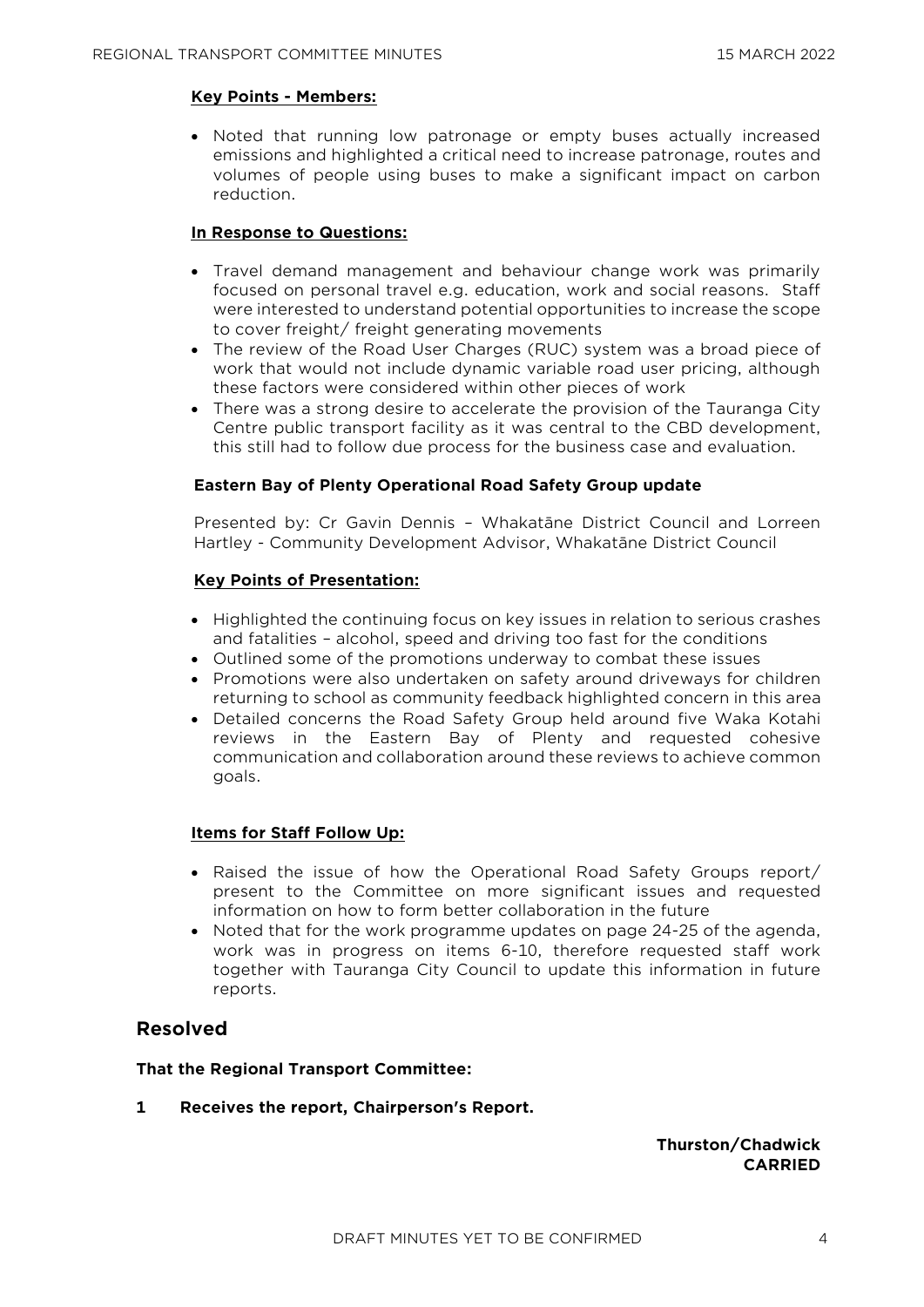## **5.2 Waka Kotahi NZ Transport Agency Quarterly Update**

*Presentation: Waka Kotahi NZ Transport Agency Quarterly Update: Objective ID A4057121* 

Regional Manager System Design (Waikato Bay of Plenty) Jessica Andrew and Principal Planning Advisor Nick Reid presented this item.

#### **Key Points of Presentation:**

- Outlined the 30-Year Plan: Baseline Network Version which was a digital tool released on 14 March 2022, with the next version expected to be released later in the year
- The challenges with the last NLTP highlighted the inadequacies of the current system and a land transport revenue review was underway
- A new regulatory funding model had been developed to improve compliance and safety outcomes
- The speed management framework was being updated to implement changes and make it more fit for purpose
- Waka Kotahi would be taking over responsibility for safety cameras from NZ Police around mid-2023 and was considering a new approach
- Outlined the results from a survey undertaken on public attitudes to road safety
- Provided an update on the speed and infrastructure programme and on Bay of Plenty projects and maintenance programmes.

#### **Key Points - Members:**

- Supported being involved in a demonstration of the Baseline Network tool
- Reviewing the process and the alignment of the RLTP and the NLTP would become an increasingly complex issue to align with Council's Long Term Plans, the development of the Government Policy Statement (GPS) and any central government changes. This would be further complicated by the new regional spatial strategies and the national and regional reductions plans and budgets.

#### **In Response to Questions:**

- The development of the 30-Year Plan came out of the existing Arataki 10 year view and was extended out with a longer term direction, whilst also providing a moving 10 year slice
- Currently the 30-Year Plan only detailed projects that were already committed to and may be integrated with investment planning
- How to bring future opportunities into the tool was being considered as it could be a shared place where key priorities were known
- The Resource Management Act (RMA) reform that was bringing in the spatial planning strategies was the overarching piece of work which would address alignment of all the priorities, with the land transport revenue review being a smaller component
- Western Bay of Plenty District Council had submitted an application to the Infrastructure Acceleration Fund (IAF) for the Ōmokoroa interchange, with decisions expected late April 2022.

## **Resolved**

#### **That the Regional Transport Committee:**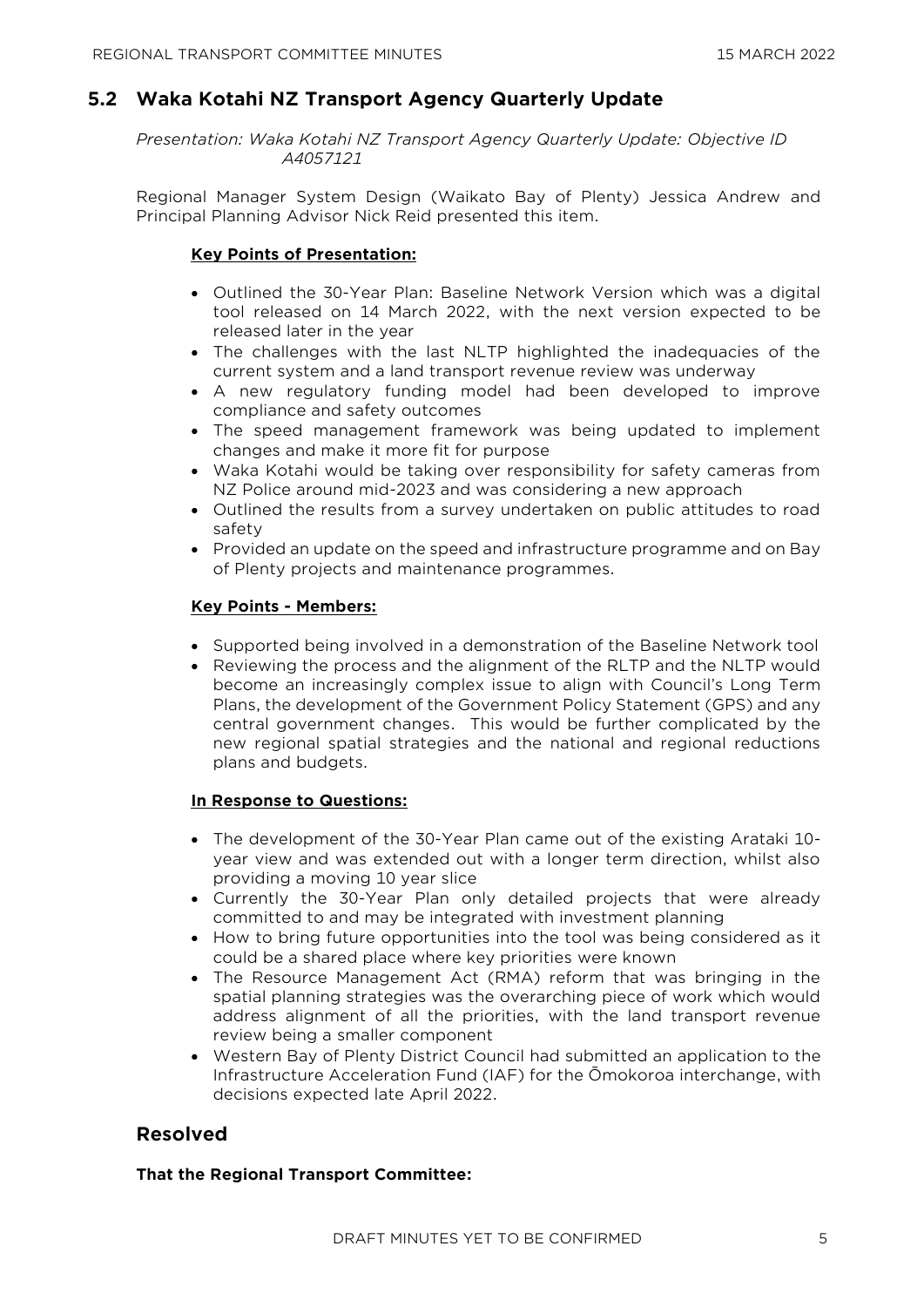**1 Receives the report, Waka Kotahi NZ Transport Agency Quarterly Update.**

#### **Thurston/Scrimgeour CARRIED**

## **Chairperson's Report (Continued)**

#### **NZ Police Road Safety update**

Presented By: Inspector Brent Crowe – Bay of Plenty Road Policing Manager

#### **Key Points:**

- There were no fatalities or serious injuries recorded in January/February 2022 in the Western Bay of Plenty
- There was one serious injury in Murupara which involved loss of control caused by excessive speed
- Mt Maunganui had one fatality in March 2022 to date, initial investigation showed that this again was due to excessive speed (well in excess of the posted speed limit) and impairment
- Two fatalities for February/March 2022 in the Eastern Bay of Plenty, likely causes being distraction and restraints, and one serious injury caused by inappropriate speed. An additional motorcycle fatality appeared to be due to poor judgement or potential lack of experience
- Rural and state highway locations were still a strong focus, as were impairment due to drugs, alcohol and fatigue
- Increasing deliberate and aggressive acts were being observed by drivers
- Extremely High speeds were being observed, particularly on rural roads (30-100km/hour over posted speed limits). This presented enforcement challenges to the police in being able to apprehend suspects
- An emerging trend was off-road motorcycle use increasing in urban areas, which included unregistered/ unwarranted trail bikes driven by unlicensed drivers not wearing helmets
- Supported being part of the process for motorists travelling at safe speeds through roadworks, noted the importance of signage being appropriate and correct for timing of works on each stretch of road
- Appreciated collaboration with Waka Kotahi and looked forward to regular meetings and updates.

#### **Key Points - Members:**

• Rotorua Lakes Council commended police for their co-operation on a community safety strategy and the collaborative sharing of information.

# **Decisions Required**

## **5.3 Regional Land Transport Plan variation**

Senior Transport Planner Andrew Williams presented this item.

#### **Resolved**

#### **That the Regional Transport Committee:**

**1 Receives the report, Regional Land Transport Plan variation;**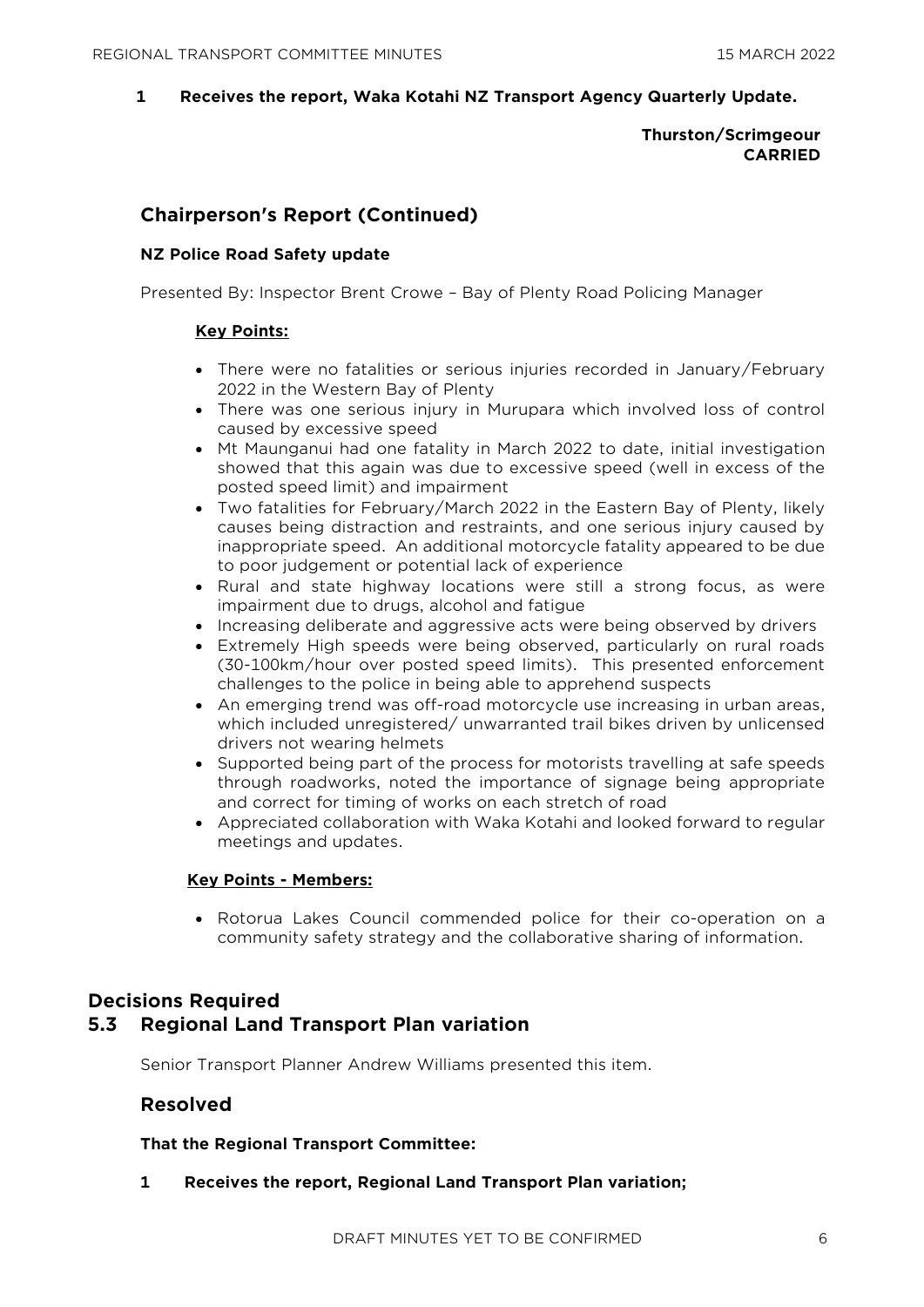- **2 Approves the proposed variation to the Bay of Plenty Regional Land Transport Plan 2021-31 to update a funding category to ensure the Activity Management Plans for Tauranga City Council, Rotorua Lakes Council and Whakatane District Council are adequately funded, as intended, through the National Land Transport Programme;**
- **3 Notes that the proposed variation to the Bay of Plenty Regional Land Transport Plan 2021-31 to update a funding category to ensure the Activity Management Plans for Tauranga City Council, Rotorua Lakes Council and Whakatane District Council are adequately funded, as intended, through the National Land Transport Programme is not significant for the purposes of public consultation.**

**Chadwick/Thurston CARRIED**

## **Information Only**

## **5.4 Regional Land Transport Plan - Annual Monitoring and Dashboard**

*Presentation: KPI reporting on the Regional Land Transport plan: Objective ID A4057173* 

Senior Transport Planner Andrew Williams presented this item.

#### **Key Points:**

- Previous KPI reporting had been presented via the Annual Report Card. The RLTP interactive dashboard was in a transitional phase, with further data to be updated before it was publicly available
- Although there were a number of KPI's showing insufficient data inputs, almost half were due to a survey delayed through Covid-19 and staff were working with Waka Kotahi and the Ministry of Transport to fill the other data gaps
- Displayed the 2020/2021 year and demonstrated how to use the dashboard including how to view data from previous years
- There was currently no transport emissions data available in the dashboard and staff were working with Waka Kotahi and the Ministry of Transport to rectify this, central government releasing the national Transport Emissions Reduction Plan (TERP) in late May 2022 may provide a source to do this and could link to work underway with transport emissions work at a regional level
- The next phase of the project would add another tab with graphs and tables which could be used to understand the trends of KPI's across time, the baseline and historical data.

#### **Key Points - Members:**

• Commended the tool as a positive step forward in the ability to recognise trends.

#### **In Response to Questions:**

• The tool had potential to develop further, however this was contingent on resourcing and costs. More comprehensive KPI's and data sets could be considered within the next RLTP.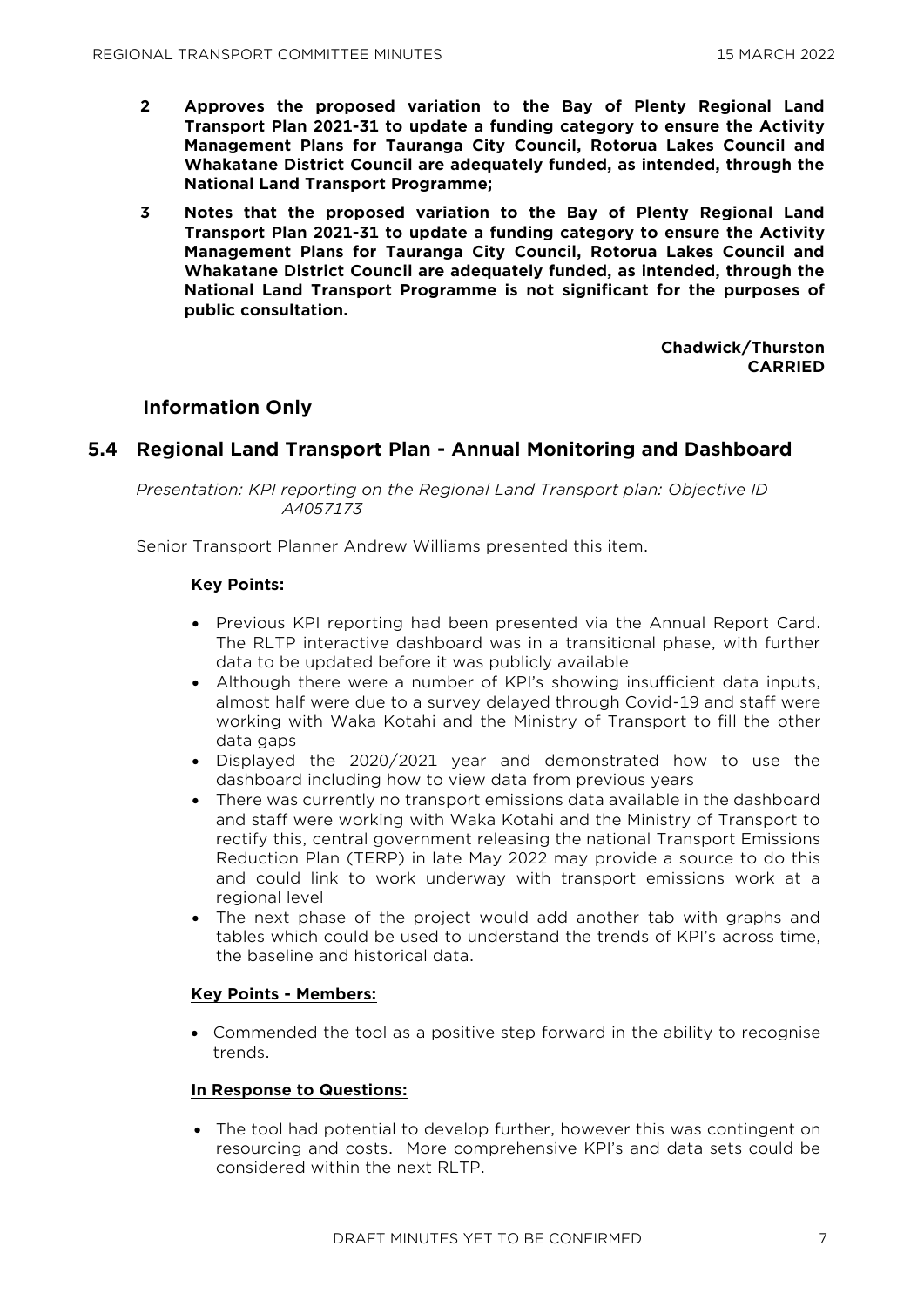#### **Items for Staff Follow Up:**

• Confirm what network reliability measures were used and how this was calculated in order to better understand the data.

#### **Resolved**

#### **That the Regional Transport Committee:**

**1 Receives the report, Regional Land Transport Plan - Annual Monitoring and Dashboard.**

> **Thurston/Nees CARRIED**

## **5.5 The Development of a Transport Emission Reduction Plan (TERP) for the Bay of Plenty**

Transport and Urban Planning Manager James Llewellyn and Transport Planner Katri Harmoinen presented this item.

#### **Key Points:**

- The TERP was a timely piece of work and a first step in understanding how the transport system would be decarbonised over time
- Getting better data to understand the scope of the problem and how to target the most promising initiatives to achieve carbon reduction was critical
- Noted that central government had announced three months of half price public transport fares on council provided services from 1 April 2022 – 1 June 2022
- The largest impact on greenhouse gas emission reduction, particularly in the short term was likely to be through mode shift.

#### **Key Points - Members:**

• Tauranga City Council had commissioned BECA to develop a carbon emissions model for Tauranga City, which would be a key input into the TERP and for future thinking in the Tauranga Spatial Plan (TSP).

#### **In Response to Members:**

• It was important in service planning concepts to ensure that buses were able to cope with peak demand travel, and there needed to be a balance between understanding peak and off-peak demand for services.

### **Resolved**

#### **That the Regional Transport Committee:**

**1 Receives the report, The development of a Transport Emission Reduction Plan (TERP) for the Bay of Plenty.**

> **Thurston/Scrimgeour CARRIED**